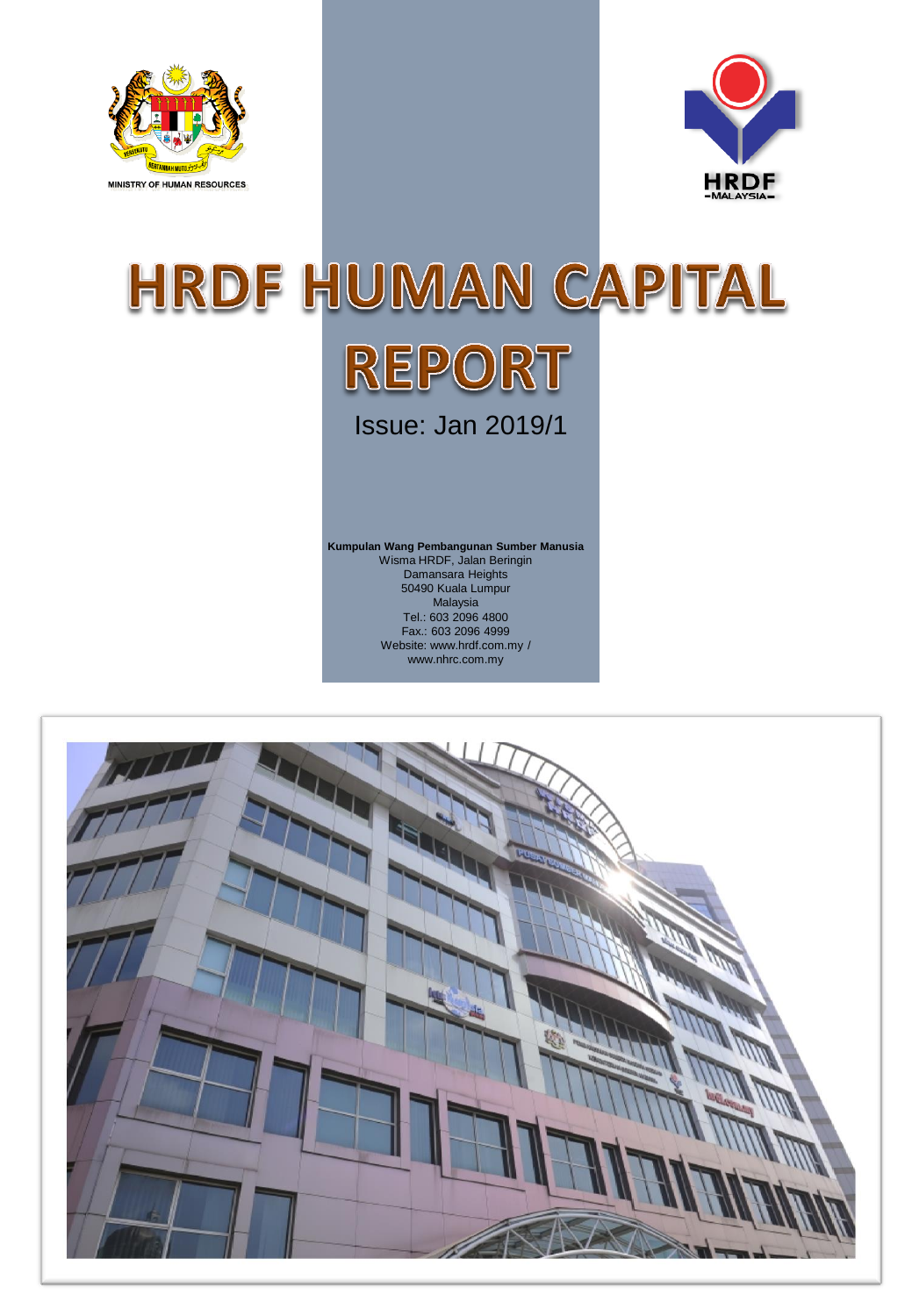### **[WOMEN IN THE WORKFORCE:](http://www.google.com/url?sa=i&rct=j&q=&esrc=s&frm=1&source=images&cd=&cad=rja&uact=8&ved=2ahUKEwj38_mJtsbeAhXDXisKHWfxDP4QjRx6BAgBEAU&url=http://www.transparentpng.com/cats/lines-1247.html&psig=AOvVaw0XhQmCf158P5Bq4r5NxUre&ust=1541812512033239) WORK-LIFE-PRACTICE**

The Minister of Human Resources, M. Kula Segaran emphasised the importance of women in the workforce at the recent Life at Work 2018 Awards, organised by TalentCorp. He added that the ministry aims to increase the female labour force participation rate from 54.7% (in 2017) to 56.5% by 2020 (Midterm Review of the 11th Malaysia Plan 2016-2020, 2018).





The award recognises organisations that adopt good work-life-practices that would eventually increase labour force participation as well as reduce staff turnover in the long run.

Among the many work life practices offered by award winning companies are:

- 1) Staggered working hours;
- 2) Flexible work arrangements;
- 3) Parental Leave Policy; and
- 4) Family-friendly initiatives (e.g. childcare centres).

The Minister mentioned that the Ministry of Human Resources will be coming up with a policy on a one-year personal income tax break in 2019 for women re-joining the workforce.

Further, the Women, Family and Community Development Deputy Minister Hannah Yeoh opined that the private sector can offer employees support systems such as childcare centres in the workplace, or familyfriendly, work-life practices such as flexible working arrangements.







#### **QUICK TAKEAWAYS AND SOUND BYTES**

"…it is important to increase female labour force participation rate…"

"…it is recognised that companies that adopt good work-life-practices would reduce staff turnover in the long run..."

"…the Ministry of Human Resources will be coming up with a policy on a one-year personal income tax break in 2019 for women re-joining the workforce"

**Average increased GDP Growth** 2001-2008 2011-2016 It is reported that high participation of women in the workforce will

benefit the nation's economic growth. The contribution of female employment to Malaysia's economic growth has on an average, increased from 4 percent from 2001 to 2008 of real GDP growth to 14 percent from 2011 to 2016 (International Monetary Fund,2018).

The benefits of high participation of women in the workforce will benefit the nation's economic growth.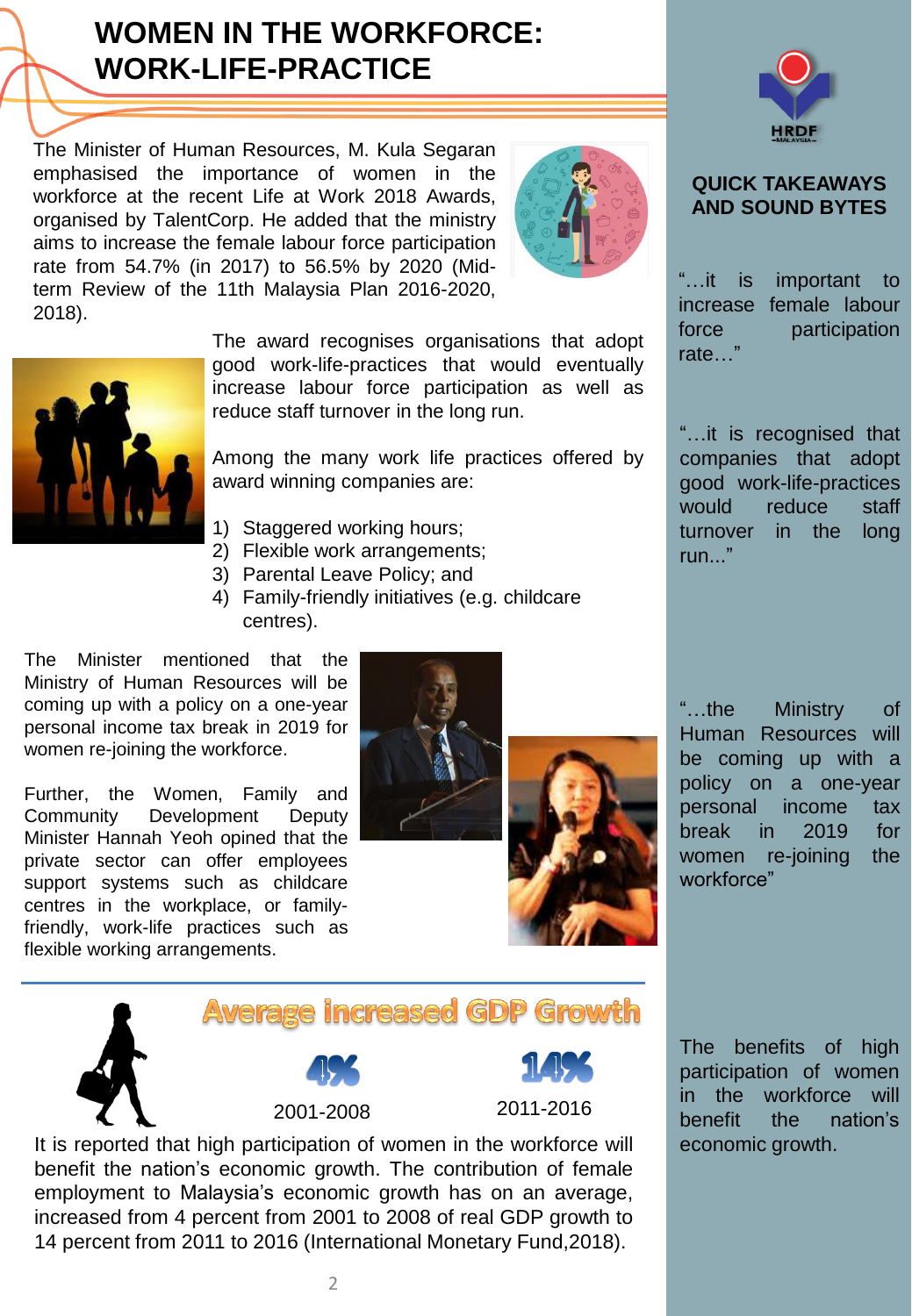Here's a comparison of Asian economies and its respective female labour participation rate.

 $\mathbf{G}$ Malaysia Singapore Taiwan South Korea Japan 55.5% 59.4% 51.3% 52.1%

50.4%

Source: Department of Statistics Malaysia, 2018/Q3 Ministry of Manpower Singapore, 2017 National Statistics, Republic of China (Taiwan), 2018 Nov. OECD Statistics, 2016 (for South Korea and Japan)

The comparison indicates that Malaysia's female labour participation rate is relatively similar to other Asian Tigers but still have room for improvement.

#### **POTENTIAL IMPACT FROM ONE-YEAR INCOME TAX BREAK IN 2019 FOR WOMEN RETURNING TO WORK**



Source: Salary and Wages Report, Malaysia, Department of Statistics Malaysia, 2017

The idea of a one-year income tax break in 2019 for women returning to work is an appealing one to many.

However, this proposed one-year income tax break alone may not be sufficient to motivate women to join the workforce.

Following the Compound Annual Growth Rate (CAGR) of median salary for female employees, it is estimated that the 2019 median salary for female will be RM2,456 per month, which translates to RM29,472 per annum.

Assuming the personal income tax rate remained as per year 2016/2017, the median tax exemption for an individual will be RM623.60 (RM150 for first RM20k, 5% for subsequent RM15k; LHDN, 2018).

The impact of an average RM623.60 incentive for one year may not be a sufficient trade-off in relation to other costs such as child-care or associated qualitative benefit such as quality time with the family.

…Malaysia's female labour participation rate is relatively similar to other Asian Tigers…

… this proposed oneyear income tax break in 2019 may not be sufficient to motivate them to join the workforce …

### **Key takeaway for HRDF**

Suitable training schemes may be developed by HRDF to find the right motivating factor(s) to encourage women to return to the workforce.